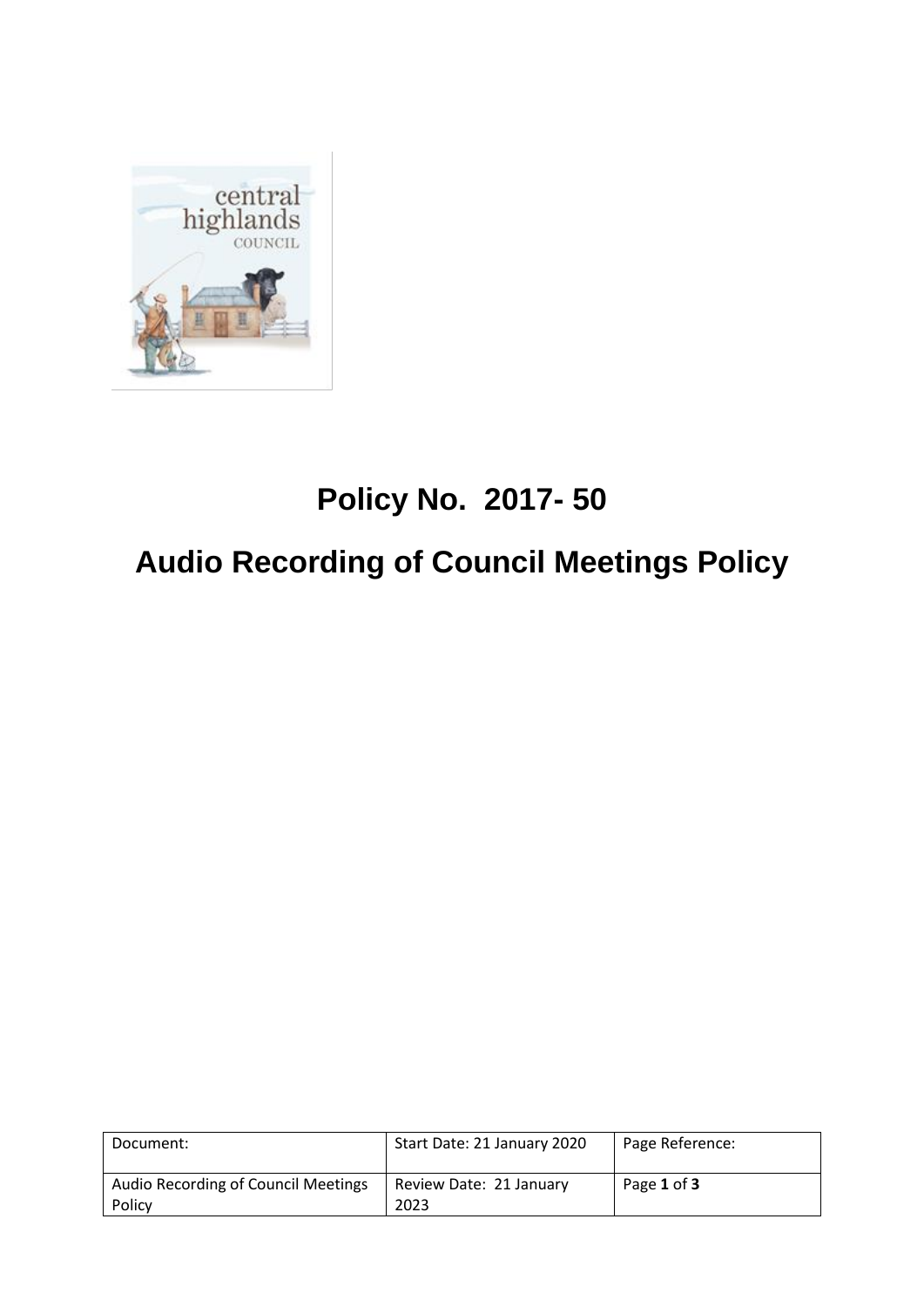## **PURPOSE**

This policy provides a framework and direction as to the management of the audio recording of Council meetings. The purpose of audio recording is to assist in the preparation of Minutes, and to ensure that a true and accurate record of debate and discussion is available.

#### **SCOPE**

This policy applies to all ordinary and special Council meetings (as defined in the *Local Government (Meeting Procedures) Regulations 2015).* Those parts of meetings which are closed to the public will not be audio recorded by Council.

It does not apply to any other meetings of Council (e.g. Council Committees – Audit / Planning).

#### **LEGISLATION**

The particular legislation relevant to this policy is the *Local Government (Meeting Procedures) Regulations* 2015*.* 

Regulation 33 of the *Local Government (Meeting Procedures) Regulations* 2015 provides as follows:

- *33. Audio recording of meetings*
- *(1) A council may determine that an audio recording is to be made of any meeting or part of a meeting.*
- *(2) If the council so determines, the audio recording of a meeting or part of a meeting that is not closed to the public is to be –*
	- *(a) retained by the council for at least 6 months; and*
	- *(b) made available free of charge for listening on written request by any person.*
- *(3) If after the minutes of a meeting have been confirmed as a true record a discrepancy between the minutes and an audio recording of that meeting or part of that meeting is noticed, the council, at the next appropriate meeting, is to review the audio recording and either confirm that the minutes are a true record or amend the minutes to reflect the audio recording and then confirm the minutes as amended to be a true record.*
- *(4) A council may determine any other procedures relating to the audio recording of meetings it considers appropriate.*

Unlike Parliament, Council meetings are not subject to parliamentary privilege, and both Council and the individual may be liable for comments that may be regarded as offensive, derogatory and/or defamatory.

| Document:                                     | Start Date: 21 January 2020     | Page Reference: |
|-----------------------------------------------|---------------------------------|-----------------|
| Audio Recording of Council Meetings<br>Policy | Review Date: 21 January<br>2023 | Page 2 of 3     |